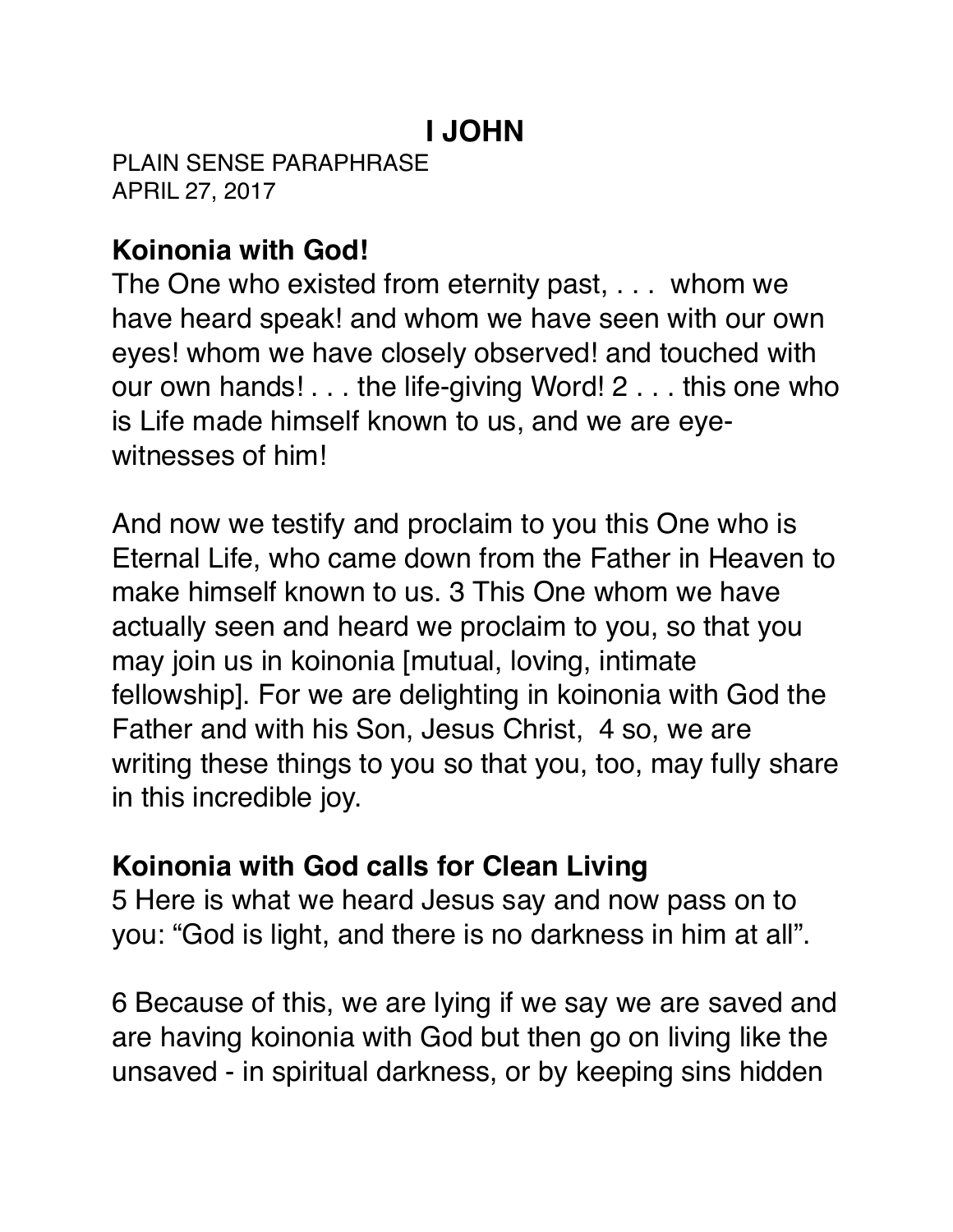in our lives from ourselves or others; our life is not backing up what we say. 7 But if our lives are truly holy, as God is holy, then we truly do have koinonia with Christ and each other, and are truly cleansed from all sin by the blood of Jesus, his Son.

8 If we claim we never sin, or if we deny any sins that we have, we are only fooling ourselves and are not being truthful. 9 But if we confess our sins to God, to ourselves, and to one another [when we have trespassed against somebody else], he is always faithful - and just - to forgive us and to cleanse us - no matter what we may have done.

10 If we insist that we have never sinned, or if we deny the sin we are hiding, we are calling God a liar and showing that we do not believe what He says in his Word, the Bible.

### 1 JOHN 2

My dear children, I am telling you about koinonia with God so that you will be careful not to sin. But when we happen to sin, we have an advocate who pleads our case before the Father — Jesus Christ, the One who is truly righteous, 2 having appeased God with his sacrifice for our sins and not just our sins but the sins of the whole world.

3 We can be sure we have a saving relationship with God when our lives are in alignment with what He says in his Word. 4 If someone claims, "I know God," but his life isn't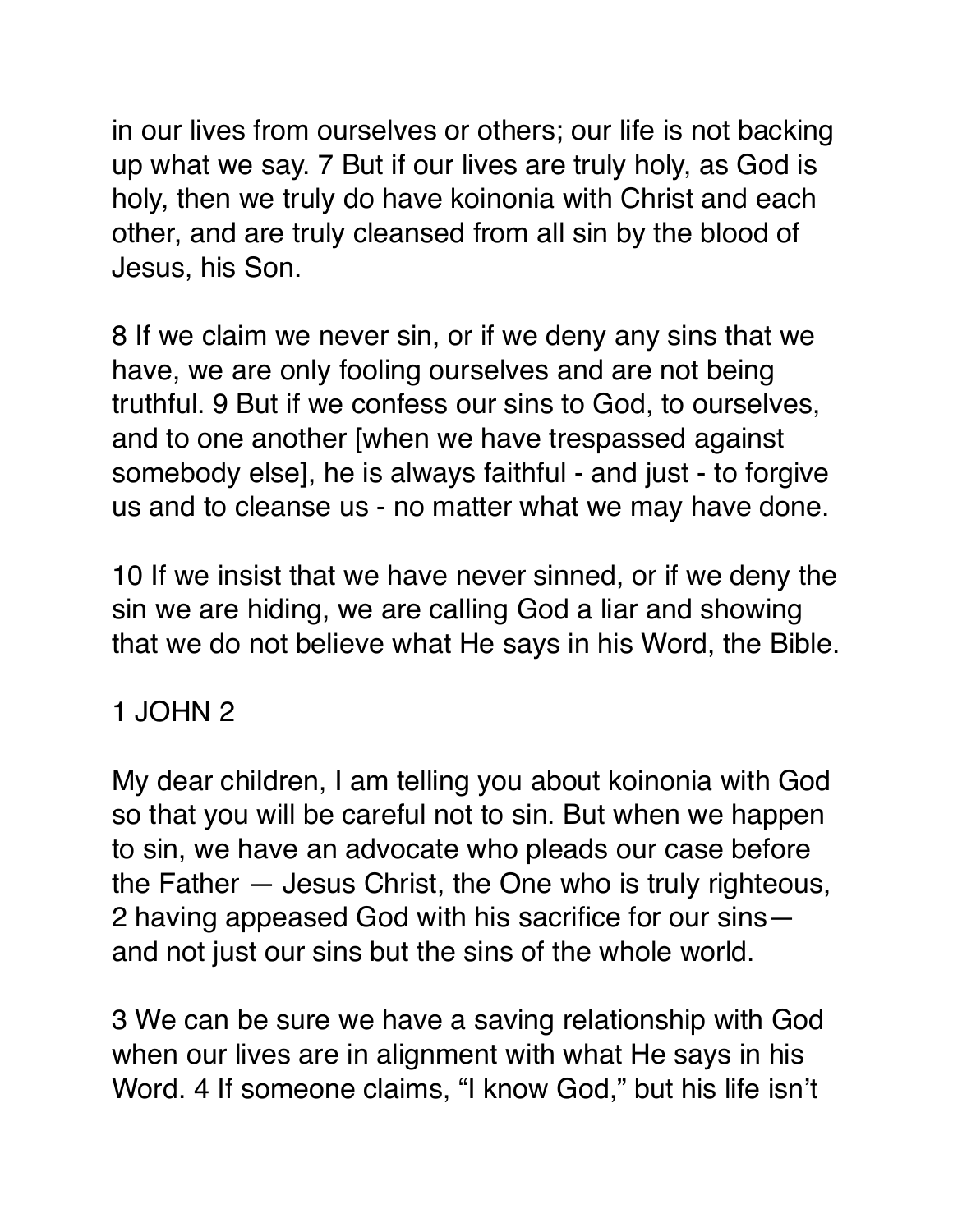in alignment with God's Word, that person is a liar and is not truly saved. 5 But those who obey God's Word show that they truly love him, and are truly saved. 6 A real Christian will live a holy life as Christ did.

## **The Law of Love**

7 Dear friends, I have a command for you. It is not a new one, for it is the same old command you have had from the very beginning. You have heard the old command — "Love God and one another." — ever since you were born. 8 But, now, the old command has a new twist, because, now, Jesus lives it in and through you — the darkness of living your own lives is gone, and His life is now shining through you.

9 If anyone claims, "I am a Christian," but doesn't love other Christians, that person is still living in darkness. 10 Those who love their fellow-believers are living in the light and are no longer stumbling around in the dark. 11 But anyone who claims to be a Christian but doesn't love other Christians is still living and walking in darkness. Such a person is lost and is still groping around, because he is unsaved and cannot see the light.

### **True Believers**

12 This letter is for believers in all stages of spiritual maturity:

It is for new believers - who have only recently had their sins forgiven through faith in Jesus;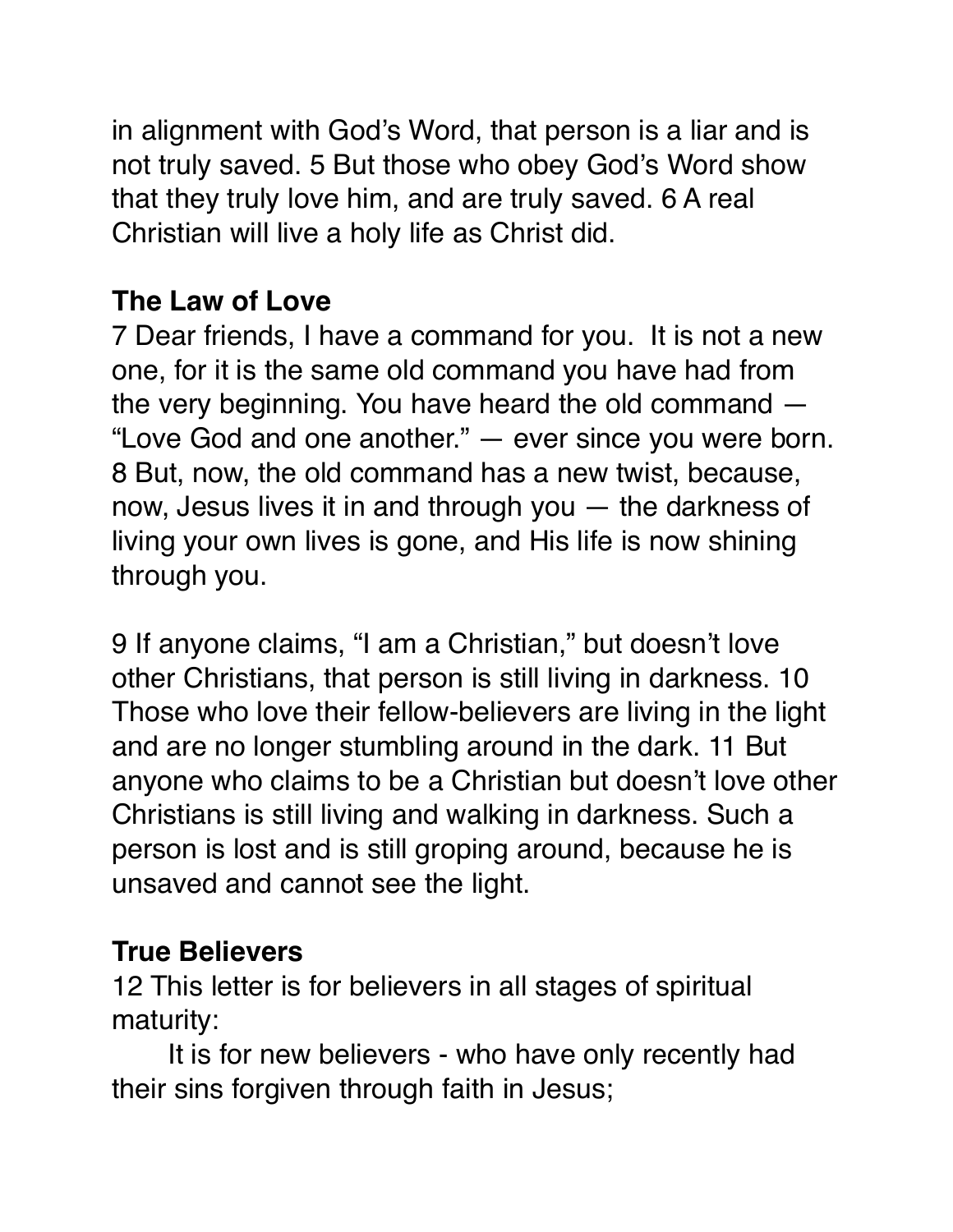13 It is for mature believers, who have built a strong relationship with Christ over the years.

It is for growing believers whose lives show they are winning their battles against the world, the flesh and the devil.

14 So, I am writing to believers;

- to spiritual children who now recognize God as their Father.

- to you who are mature in the faith and have built a strong relationship with Christ over many years.

- and to you who, though young in the faith, have developed spiritual muscles, are in alignment with God, and are no longer serving the devil.

### **A Selfish World**

15 Don't get too attached to this world or the things it offers you, for the more you love this world, the less you love the Father. 16 For this world focuses only on pleasing ourselves - their bodies, their eyes, their pride. These objectives are not from the Father, but are from this world. 17 And this world is fading away, along with all its selfcentered gratification. But anyone whose objective is to do what pleases God will live forever.

### **The Spirit of Antichrist**

18 Dear children, we are living in "the last days" - the end of the Age of Grace - the final days before the Rapture. You have been taught that the Antichrist will be here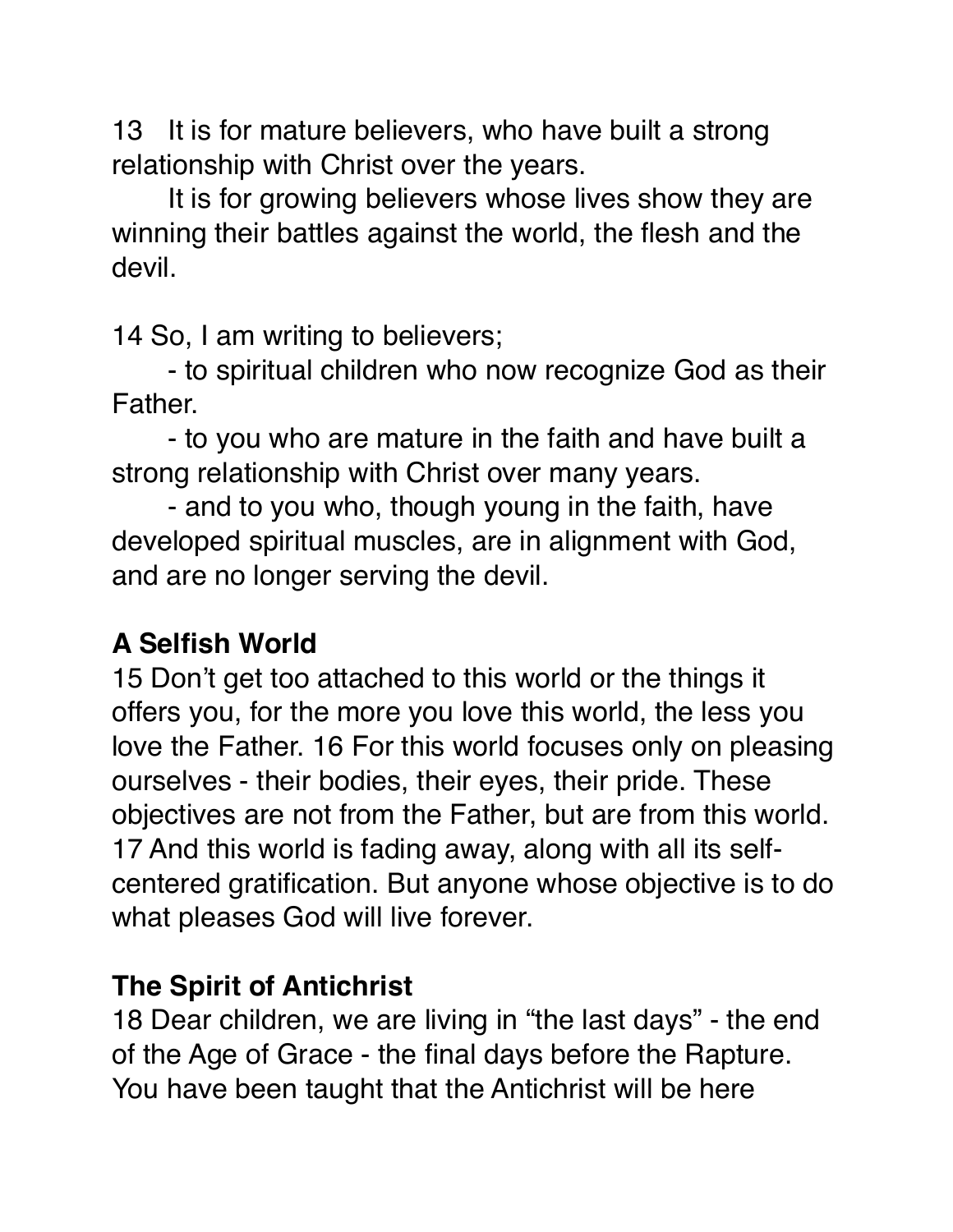during the Seven-year Tribulation, and the growing number of 'antichrists' all around us show us that we are rapidly approaching that time.

19 Some of these 'antichrists' used to attend our house churches, but they were never truly saved, in the first place; they never really belonged with us; otherwise they would have stayed with us. When they left, it proved that they did not belong with us. 20 But you are not like them, for you are truly saved, the Spirit lives in you, and all of you know the truth about Christ.

21 So I am writing to you not because you need to be saved but because you are truly saved and need to know the difference between true believers and false professors. 22 So, who is a false professor? Anyone who denies that Jesus is the Messiah. By denying the deity of Jesus, one is rejecting both God the Father and God the Son. 23 Because anyone who rejects the Son rejects the Father, too. But anyone who accepts the Son accepts the Father also.

24 It is important that you remain faithful to what you have been taught from the beginning about these things. If you do, you will continue to have koinonia with the Son and with the Father, 25 and will, one day, acquire the eternal life God promised.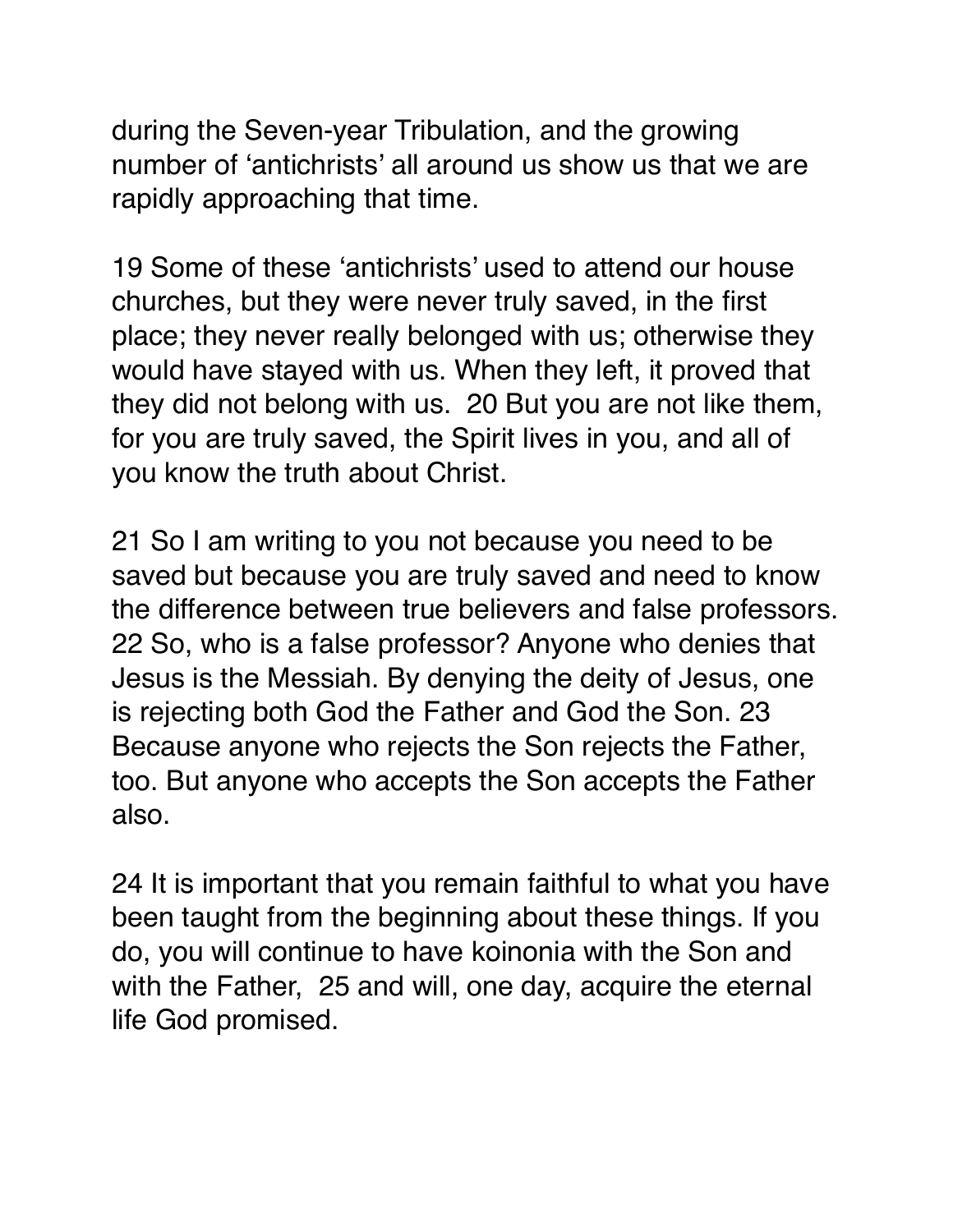26 I am writing to warn you about those who are trying to deceive you. But they're no match for the Spirit of Christ who lives within you. You don't need any of their so-called teaching. The Holy Spirit within you confirms the truth on everything you need to know about yourself and Jesus and you can trust the Spirit's teaching. So, if you adhere to what He has taught you, you will stay in koinonia with Christ.

28 And I *urge* you to stay in koinonia with Christ so that, when he returns for you in the Rapture, you will be full of confidence and not shrink back from him in shame.

29 We know that Christ is righteous, so we also know that all who are truly saved will live righteous lives.

### 1 JOHN 3

## **The Real Children of God**

How very much our Father loves us! for he calls us his children, and that is what we are! But the unsaved world doesn't recognize us because it never recognized God.

2 Dear friends, we truly are God's children, right now. We know we will undergo some changes, someday, though we don't know just what they will be like. But we do know that, after Christ comes for us in the Rapture, we will be spiritually mature, perfectly aligned with Jesus, because all of our misconceptions about Him will vanish. We shall see Jesus exactly as He is, and this will bring us into perfect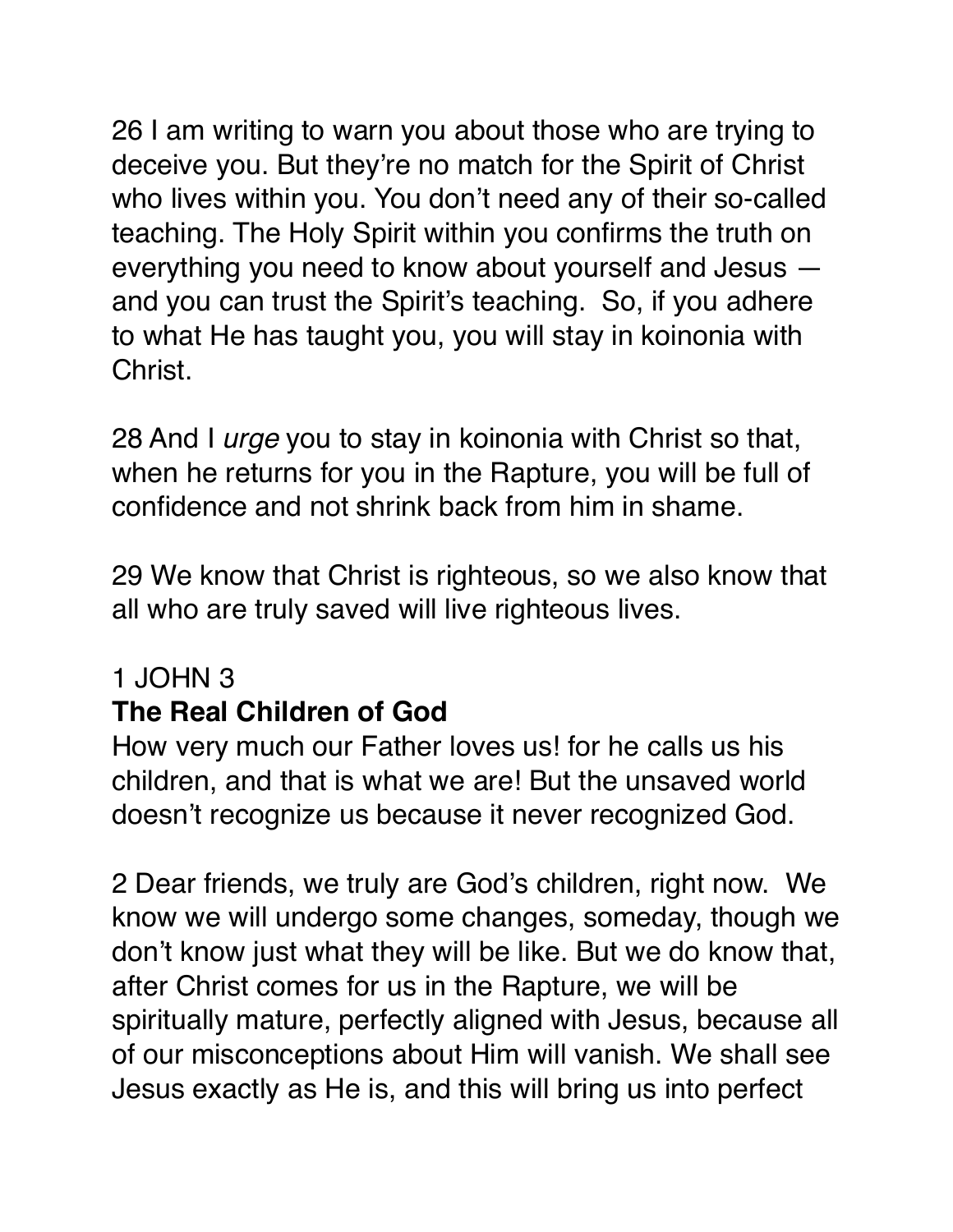alignment with Him. 3 Anticipating this great day will keep us motivated to stay in alignment with God — like our "brother", Jesus.

4 Whenever anyone sins, he is breaking God's law, for all sin is contrary to the law of God. 5 You know that Jesus came to take away our sins, and there is no sin in him. 6 So, anyone who continues to abide in Jesus will not live a sinful life. Anyone who is living a sinful life does not understand what Jesus came to do, and is, simply, not a Christian.

7 Dear children, don't let anyone deceive you about this: When a person lives a holy life, it shows that he is a Christian [a Christ-one], because Christ is holy. 8 But when a person lives a sinful life, it shows that he is unsaved and belongs to the devil, who has done nothing but sin from the beginning. But Jesus came to this earth to free us from satan and sin.

9 Those who have been born into God's family do not live unholy lives, for two reasons:

- 1. God's holy Son lives within them.
- 2. It is impossible for them to live like children of the devil, because they are children of God.

10 So now we can tell who are God's children and who are children of the devil. Anyone who does not live in alignment with God — which includes being unloving to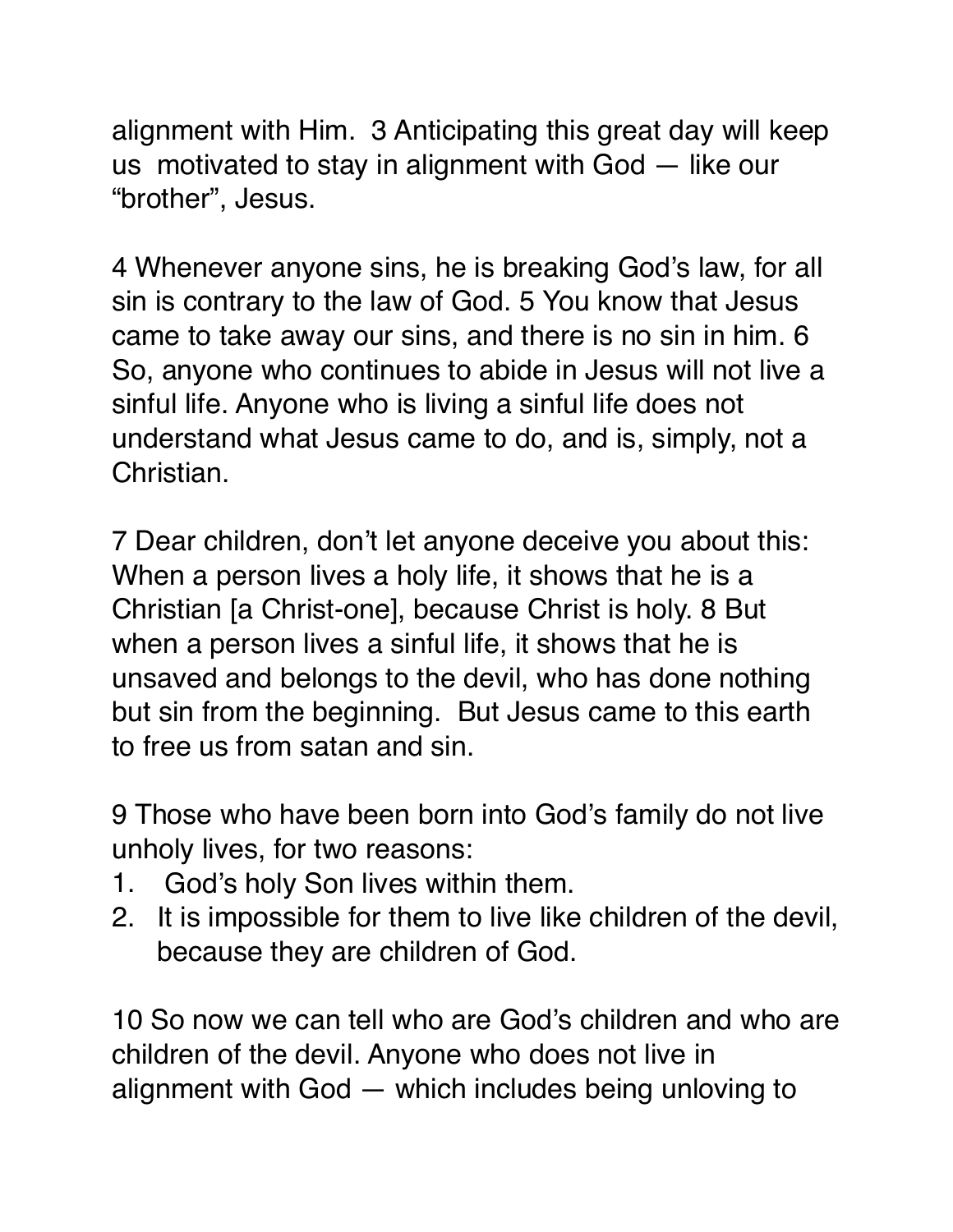other believers — isn't part of God's family, but is unsaved - a child of the devil.

### **Real Love**

11 You've heard it taught ever since you were saved, that we should love one another. 12 We must not be like Cain, a child of the devil, who murdered his brother. And why did he kill him? Cain had been following his own will, and his brother, Abel, had been following God's will. And Cain became murderously jealous of Abel when God showed approval of Abel's life, rather than Cain's. 13 So don't be surprised, dear brothers and sisters, when this rebellious world hates you for being a Christian and a follower of God.

14 If we love other Christians, it proves that we are saved and have passed from death to life. But a person who does not love believers is unsaved - spiritually dead. 15 Anyone who claims to be a Christian, but treats another brother or sister in Christ hatefully, is really a murderer at heart. And you know that murderers aren't saved - they don't have Christ's life in them.

16 Jesus showed us what real love is: he laid down his life for us! And, we ought to be willing to lay down our lives for our brothers and sisters.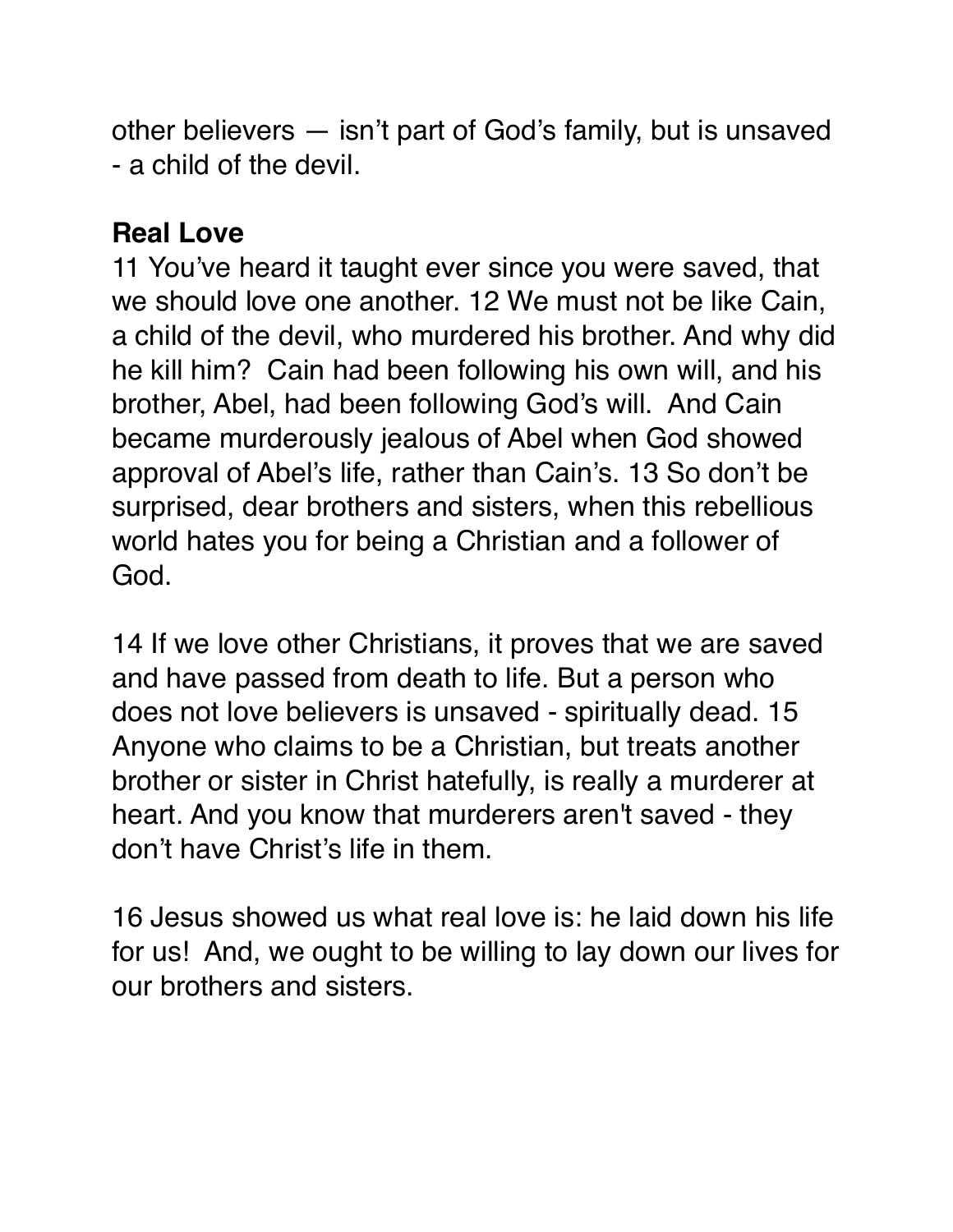17 If someone has enough money to live well and sees a brother or sister in need but shows no compassion—how can God's love be in that person?

18 Dear children, let us not merely say that we love each other; let us show the truth by our actions. 19 Our loving actions will show that we are truly saved, and will give us confidence when we stand before God someday. 20 And we can be confident, even now, when our unloving actions sometimes make us feel guilty toward God, because we know that God's promises are greater than our feelings, and he knows that we truly love him, even though we sometimes slip up.

21 Dear friends, living lives of love will keep us from feeling guilty, and will keep us confident in our relationship to God. 22 And our prayers will be effective, too, because we are in alignment with Him, and are doing our best to honor Him.

23 Right along with God's command that we should believe in Jesus Christ as our Savior comes the command that we should love one another. 24 Anybody who is obeying these two commandments is truly saved, is remaining in fellowship [koinonia] with God, and God is remaining in fellowship [koinonia] with them. And another way we know we are saved is by the witness of the Holy Spirit who lives within us.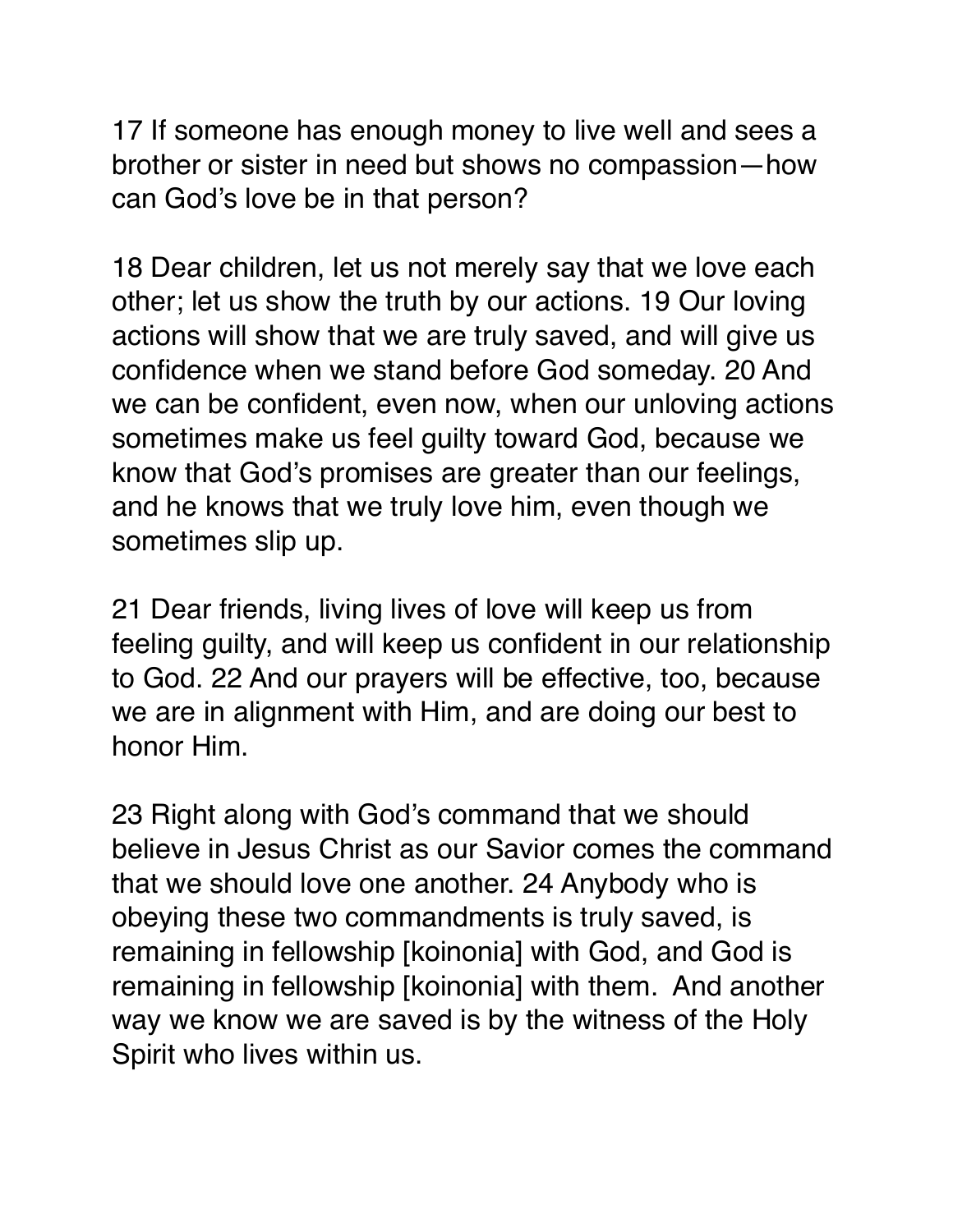## 1 JOHN 4

## **False Prophets**

Dear friends, do not believe everyone who claims to be a religious leader. You need to compare whatever they say with the Scriptures to see if what they are saying comes from a false spirit or from God. For there are many false religious teachers in the world. 2 One way to know if they are speaking through the Spirit of God is this: If a person claiming to be a spiritual leader acknowledges that Jesus Christ was God in human form, that person has the Spirit of God. 3 But if someone claims to be a spiritual leader and denies the deity of Jesus, that person is not from God. Such a person has the spirit of the Antichrist, which you heard is coming into the world and indeed is already here.

4 But you belong to God, my dear children. You have already won a victory over those people, because the Spirit who lives in you is greater than the spirit who lives in the world. 5 Those people belong to this world, so they speak from the world's viewpoint, and the world listens to them. 6 But we belong to God, and those who know God listen to us. If they do not belong to God, they do not listen to us. That is how we know if someone has the Spirit of Truth or a deceiving spirit.

### **Loving One Another**

7 Dear friends, let us continue to love one another, for love comes from God. Anyone who loves is a child of God and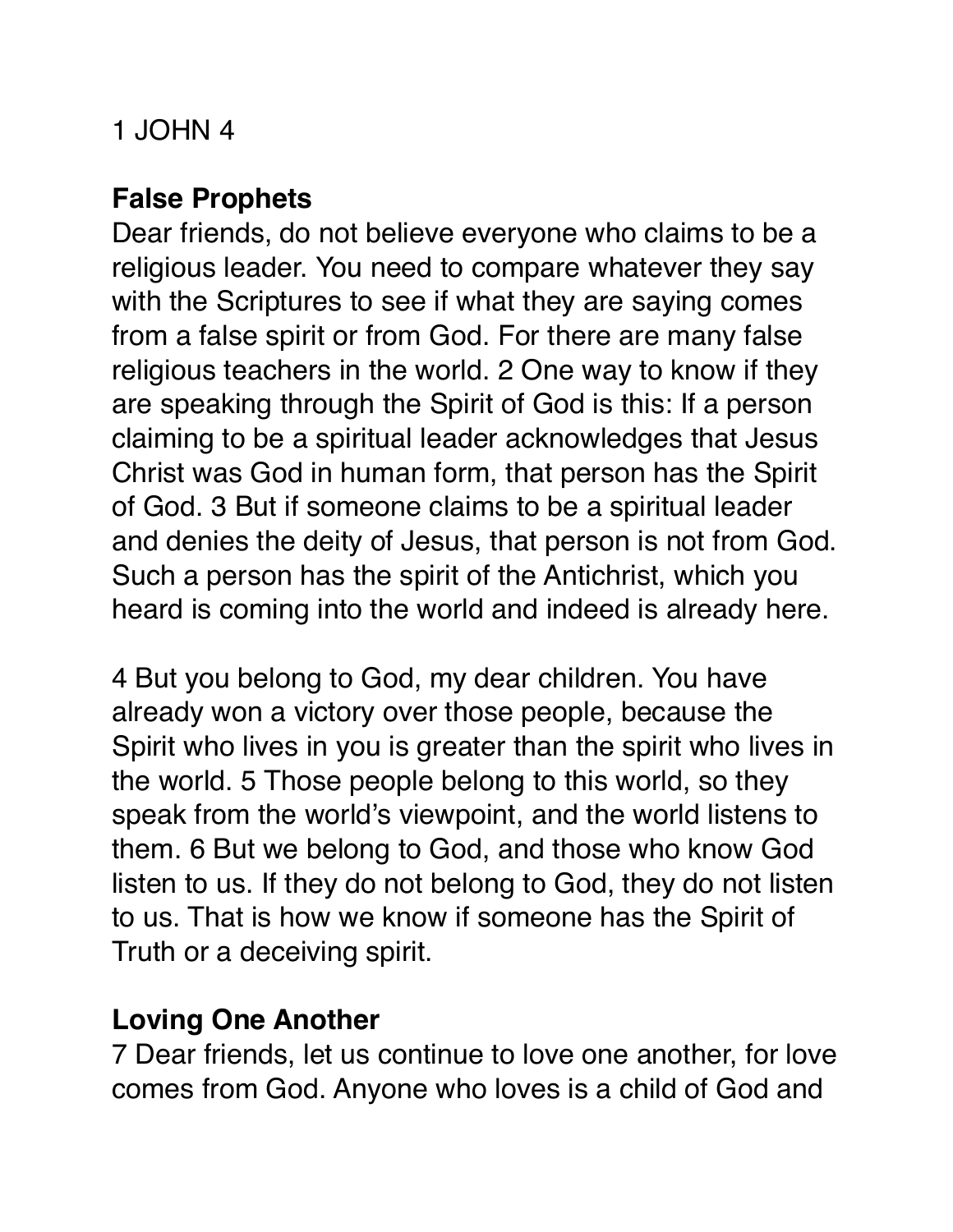knows God. 8 But anyone who does not love does not know God, for God is love.

9 God showed how much he loved us by sending his only begotten Son into the world so that we might have eternal life through him. 10 If you want an example of real love, don't look at how much we love God, but rather at how much God loved us! God loved us so much that He sent his Son to die on the cross as a sacrifice to take away our sins.

11 Dear friends, since God loved us that much, we surely ought to love each other. 12 God is invisible, and nobody has ever seen him. But when we love each other, God lives in us, and people can see Him through the love they see in us. 13 God's love shining through us is evidence that we are saved.

14 To summarize, God sent his Son to be the Savior of the world. 15 All who declare that Jesus is the Son of God, are saved. 16 And, after they're saved, since God is love and God lives in them, the result is that they love others. 17 As our love continues to grow more mature, the result is that we will have nothing to fear on the day that we stand before God to give an account of our lives, but we will be able to face him with confidence because we've been allowing the Lord to love others through us, in this world.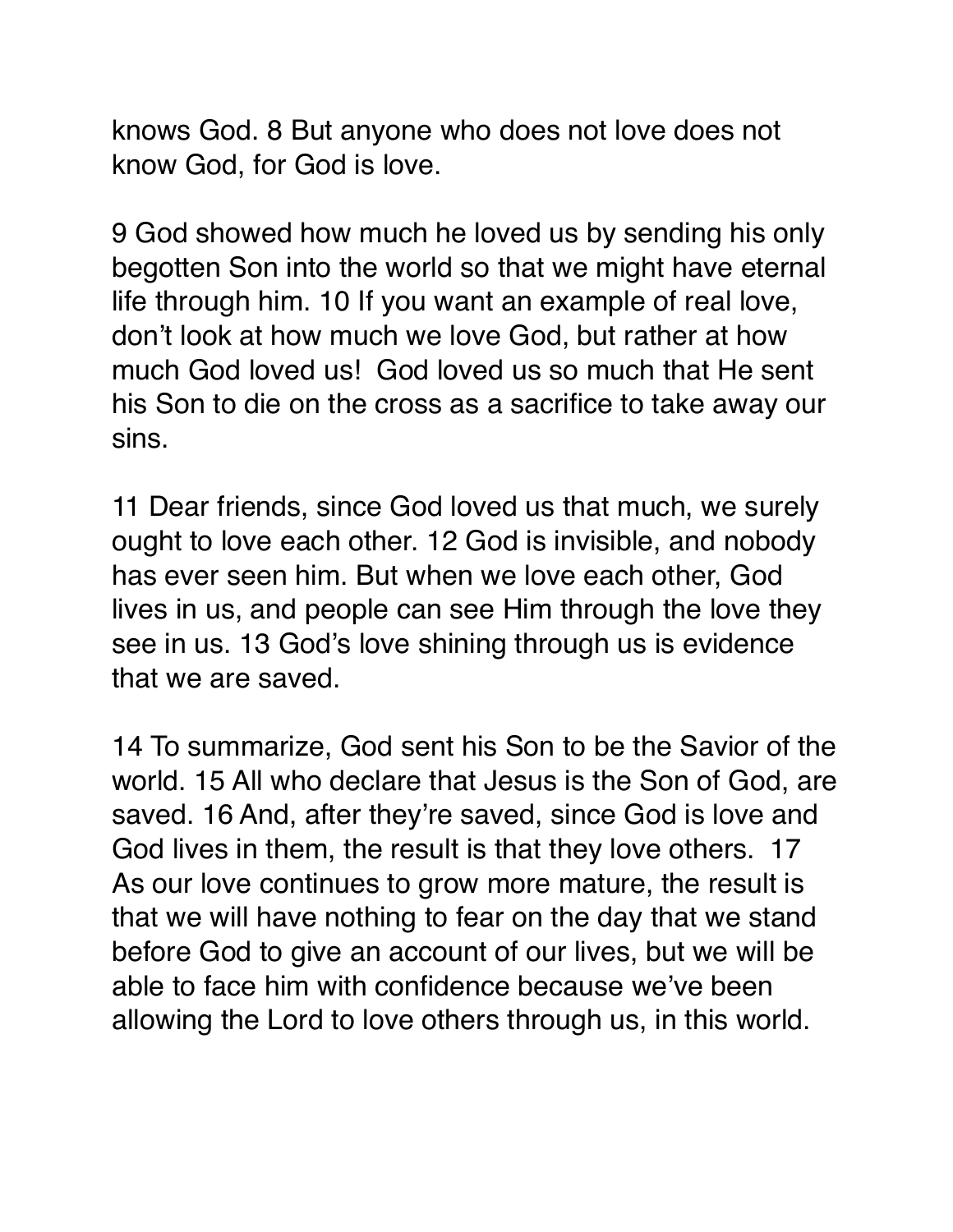18 Lives of love like these are free from fear about facing God, and the more we love God and others, the less we have to fear. If we are afraid, it is for fear of God's punishment. Maturing in Christian love will eliminate this fear of God. 19 After all, it was God's love for us that caused us to love Him, in the first place. ["We learn to be loving because God first loved us." Dr. Cloud We only learn to love others from a place of security in their love. "Grace must come from the outside for us to be able to develop it on the inside." You can't give to others what you, yourself, don't have.]

20 So, if anyone among us claims to love God, but is unloving toward a fellow believer, that person is a liar; for the only way to show love for the invisible God is to show it to the people around us. 21 And, besides, God has commanded those who love Him to love their brothers and sisters — fellow believers.

### 1 JOHN 5

### Faith in the Son of God

Everyone who believes that Jesus is God in human form, who came to this earth to be our Savior, is saved - a child of God. And everyone who loves the Father loves his children, too. 2 We know we love God's children if we love God and obey his commandments. 3 The proof that we love God is that we do what He says, we seek to be in alignment with Him — and we know that everything He asks us to do is for our good.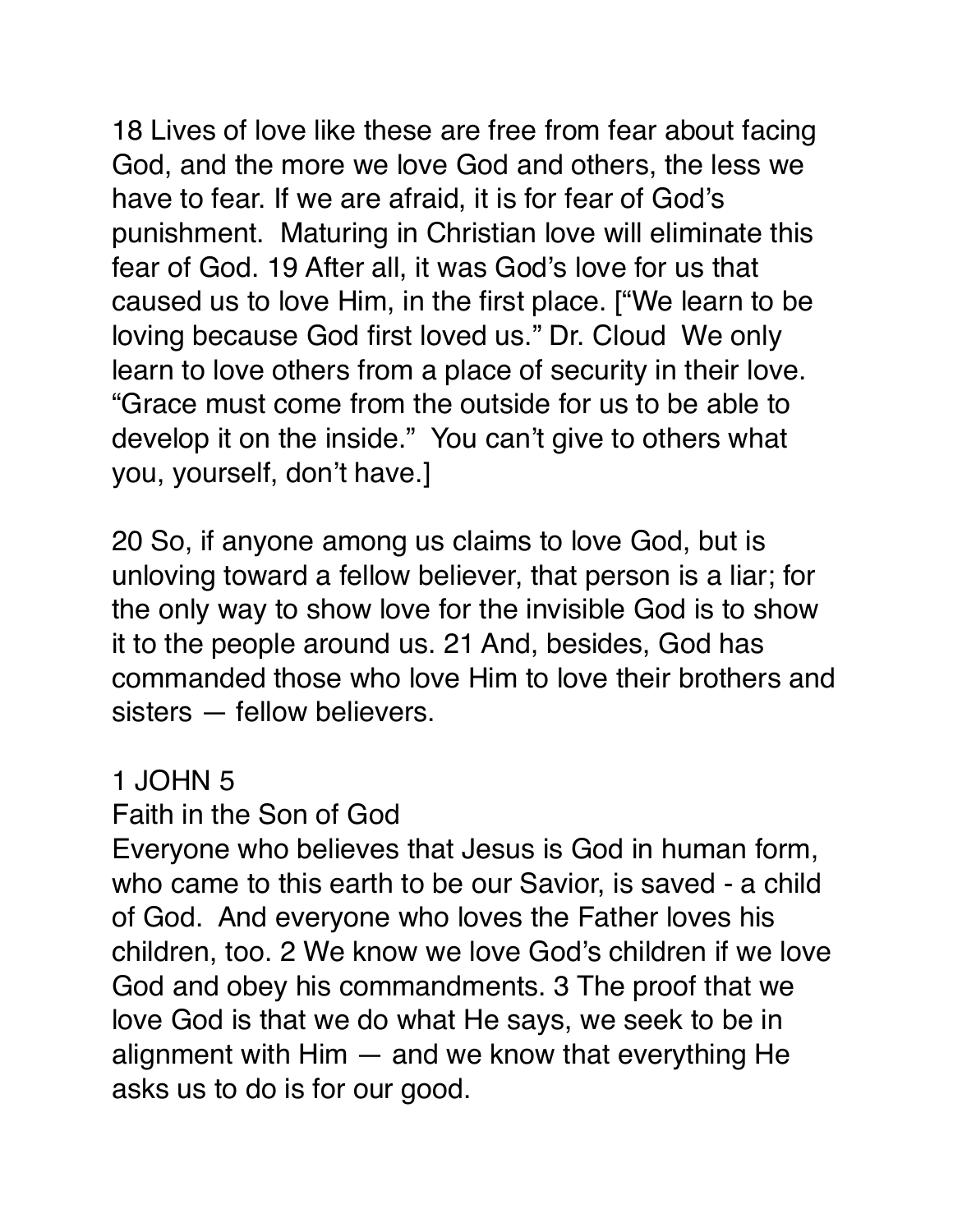4 Every real child of God lives a life of victory over the sins of this world, and this victory is achieved by keeping our faith firmly in God and in His Word. 5 So, who is it that wins this battle against the world? Only those who are truly saved — who believe that Jesus is who he claimed to be, the Son of God.

6 Jesus Christ was revealed as God's Son by his physical virgin birth and by his death on the cross—not just by his miraculous physical birth, but by both his birth and his death. And the Spirit, who is truth, confirms it with his testimony. 7 There are three that bear witness in Heaven, The Father, The Son, and The Holy Spirit. 8. And there are three witnesses on earth 8 the Spirit, Christ's birth, and Christ's death—and all three agree. 9 Since we believe human testimony in courts of law, surely we can believe God's testimony; and what I have just told you is God's testimony about his Son. 10 All who believe in Jesus as their Savior know in their hearts that this testimony is true. Those who don't believe this are calling God a liar because they don't believe what God has testified about his Son.

11 And this is the proven fact: God has given us eternal life, and this life is in his Son. 12 Whoever believes in the Son, Jesus, and has the Son living within him, has life; whoever does not believe in Jesus, and does not have God's Son living within him, does not have life.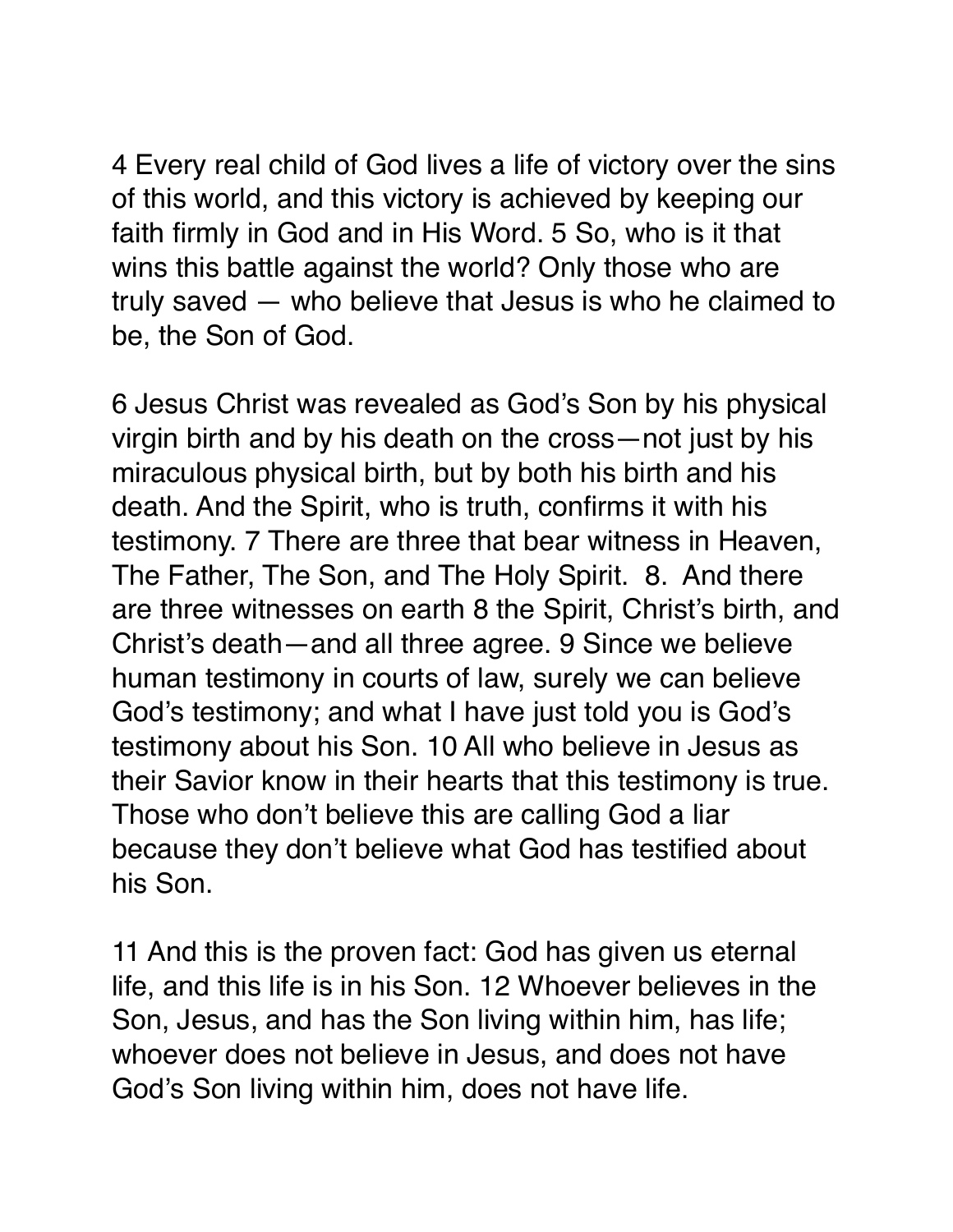#### Conclusion

13 I have written this letter to you Christians so that you may know who are truly saved and are children of God.

 14 If we are truly saved and are God's children, we can be confident that our Father will hear any of our prayers that are according to his will. 15 And since we know our loving Father hears us when we ask Him for something, we can be confident that he will give us what we ask for.

16 If you see a fellow believer sinning in a way that does not result in death, you should pray, and God will restore that person's health. But there are sins that cause irreparable physical harm - and, sometimes, death, and there is no point in asking God to heal people who commit such sins. 17 Every sin hurts us, but not every sin leads to sickness and death.

18 Be assured that God's children do not live sinful lives; genuine Christians keep themselves in alignment with God, and do not let the devil get a hold on them. 19 There is an obvious difference between the children of God and the rest of the world that lives in wickedness.

20 We are absolutely sure that Jesus came to this earth to be our Savior, and that he has caused us to be saved and have a relationship with the true God. And now we live in koinonia with the true God because we live in koinonia